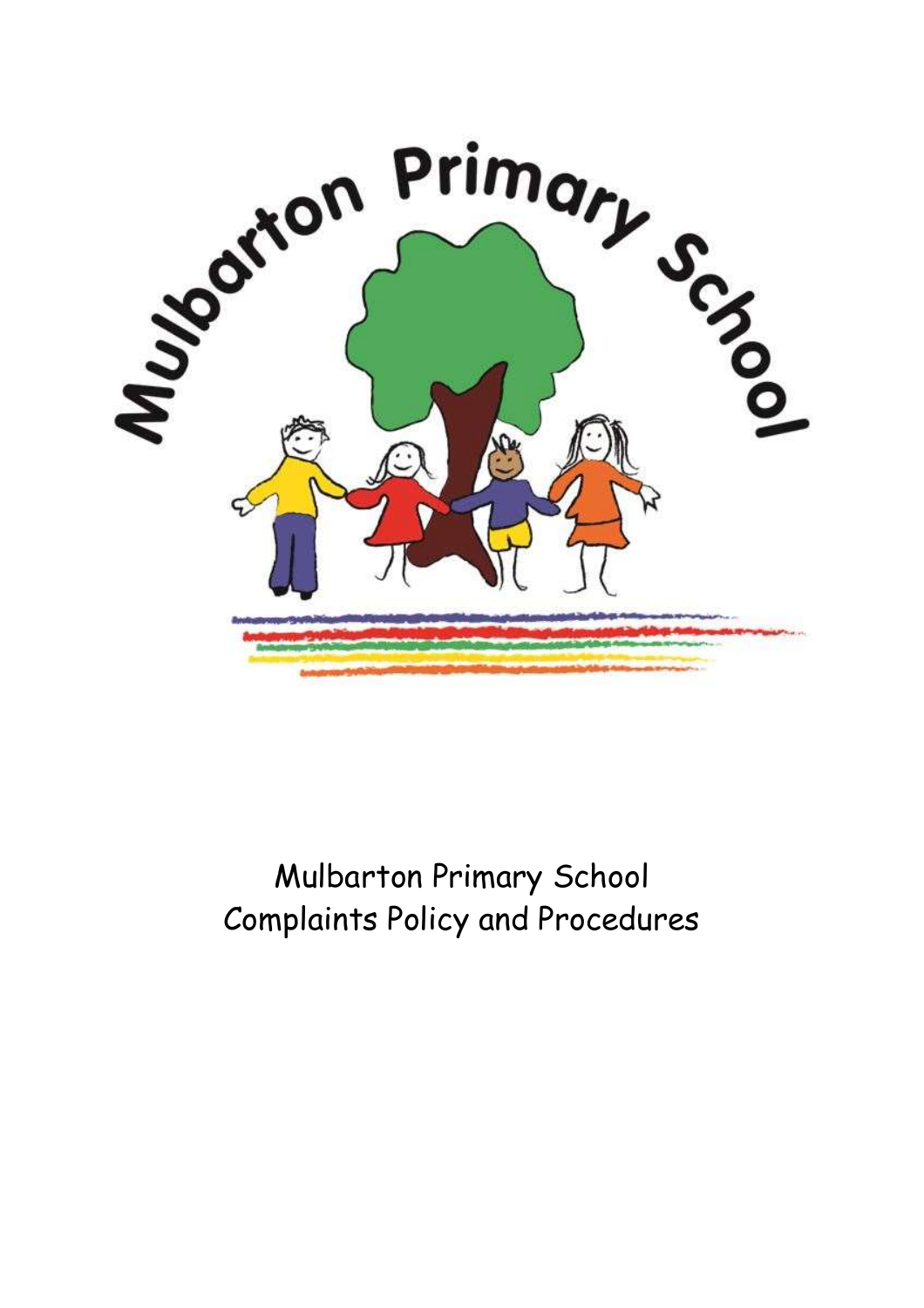# Mulbarton Primary School Complaints Policy and Procedures

All schools want their children to be healthy, happy and safe, and to achieve. At Mulbarton Primary School we recognise that parents, guardians or carers play an important part in making this happen. Cooperation between parents, staff and governors leads to a shared sense of purpose and a good atmosphere in the school.

Each level of the procedure set out below offers the opportunity for concerns and complaints to be resolved as quickly as possible.

### **General Principles:**

- This procedure is intended to allow you to raise a concern or complaint relating to the school, or the services it provides.
- An anonymous concern or complaint will not be investigated under this procedure, except in exceptional circumstances.
- To enable a proper investigation, concerns or complaints should be brought to the attention of the school as soon as possible. In general, any matter raised more than 3 months after the event, will not be considered.

## **Raising a Concern or complaint**

#### Stage 1 - Informal

It is normally appropriate to communicate directly with the member of staff concerned. This may be by letter, by telephone or in person, by appointment requested via the school office. Many concerns can be resolved by simple clarification or the provision of information, and it is expected that most complaints will be resolved at this informal stage.

In the case of serious concerns it may be appropriate to address them directly to the Head Teacher (or the Chair of the Governing Body via the school office and marked urgent, private and confidential, if the complaint is about the Head Teacher.)

If you are uncertain who to contact, please seek advice from the school office.

#### Stage 2 - Formal

If your concern or complaint is not resolved at the informal stage, you must put the complaint in writing by filling in a complaints form for the attention of the Head Teacher, who will be responsible for ensuring that it is investigated appropriately. If the complaint is about the Head Teacher, your complaint should be addressed to the Chair of the Governing Body via the school office, addressed as above.

A complaint form is provided to assist you.

If, for any reason, the complainant is unable to express themselves in written English they may approach the school office who will organise for an independent scribe to meet with the complainant.

You should provide details which might assist the investigation, such as names of potential witnesses, dates and times of events, and copies of relevant documents.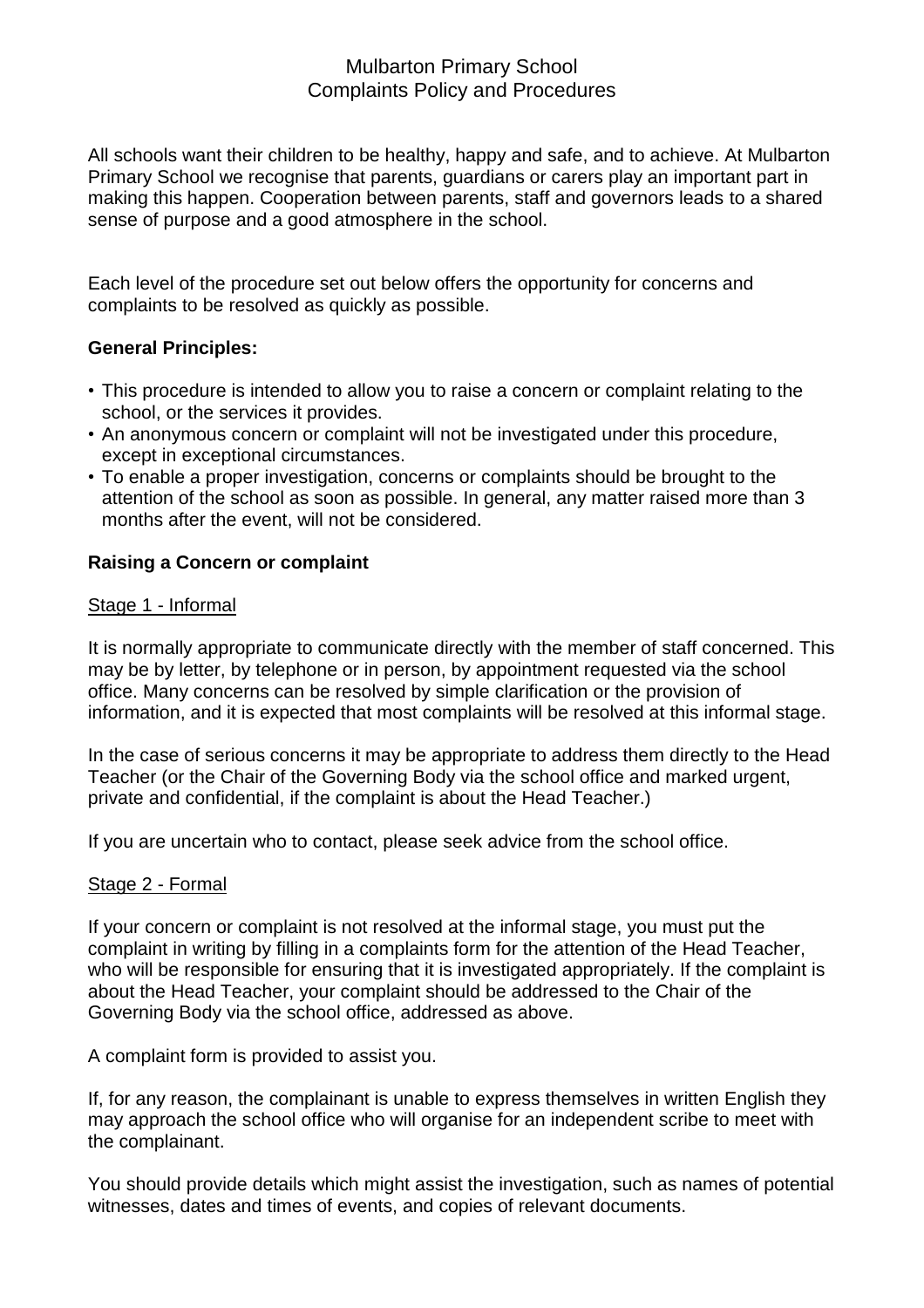It is very important that you include a clear statement of the actions that you would like the school to take to resolve your concern.

Please pass the completed form, in a sealed envelope, to the school office, addressed to the Head Teacher or the Chair of the Governing Body as appropriate.

The Head Teacher (or Chair) may invite you to a meeting to clarify your concerns and to explore the possibility of an informal resolution. If you accept that invitation, a friend may accompany you, if you wish, to assist you in explaining the nature of your concerns.

It is important to note that if the complainant is unhappy with the decision reached by the Head Teacher after Stage 2, the complaint does not become a complaint about the Head Teacher.

#### **Stage 3 - Formal : Governors' Complaint Panel**.

If the complainant feels the issue has not been resolved after Stages 1 and 2, they should proceed to Stage 3, a Governors' Complaints Panel.

The complainant should send a completed Complaints Form to the Chair of Governors, indicating a Stage 3 Complaint, in a sealed envelope marked 'Urgent, Private and Confidential' c/o the School Office. This formal complaint must be received within 10 school days of the last meeting with the Head Teacher concerning the issue. Timescales for Governors' Complaints Panel

| <b>Receipt of Complaints Form</b>                                                        | 1. Acknowledgement within five school days                                                 |
|------------------------------------------------------------------------------------------|--------------------------------------------------------------------------------------------|
|                                                                                          | 2. Governor Panel to meet within 15 school<br>days (unless this goes into school holidays) |
| Written documentation sent to Governor<br>Panel members, complainant and Head<br>Teacher | Five school days before meeting                                                            |
| Decision of Governor Panel members<br>communicated to all concerned                      | Within 10 school days of meeting                                                           |

#### **At the meeting**

Although this is a formal meeting, every effort will be taken to make it as informal as possible for all concerned.

The meeting will be attended by the Complainant, the Head Teacher and at least three school Governors. If wished, both parties may bring a friend to support them.

An independent clerk will attend to take notes, but will take no formal part in the meeting.

The Chair of the panel will request a short verbal statement from the complainant in support of their written complaint.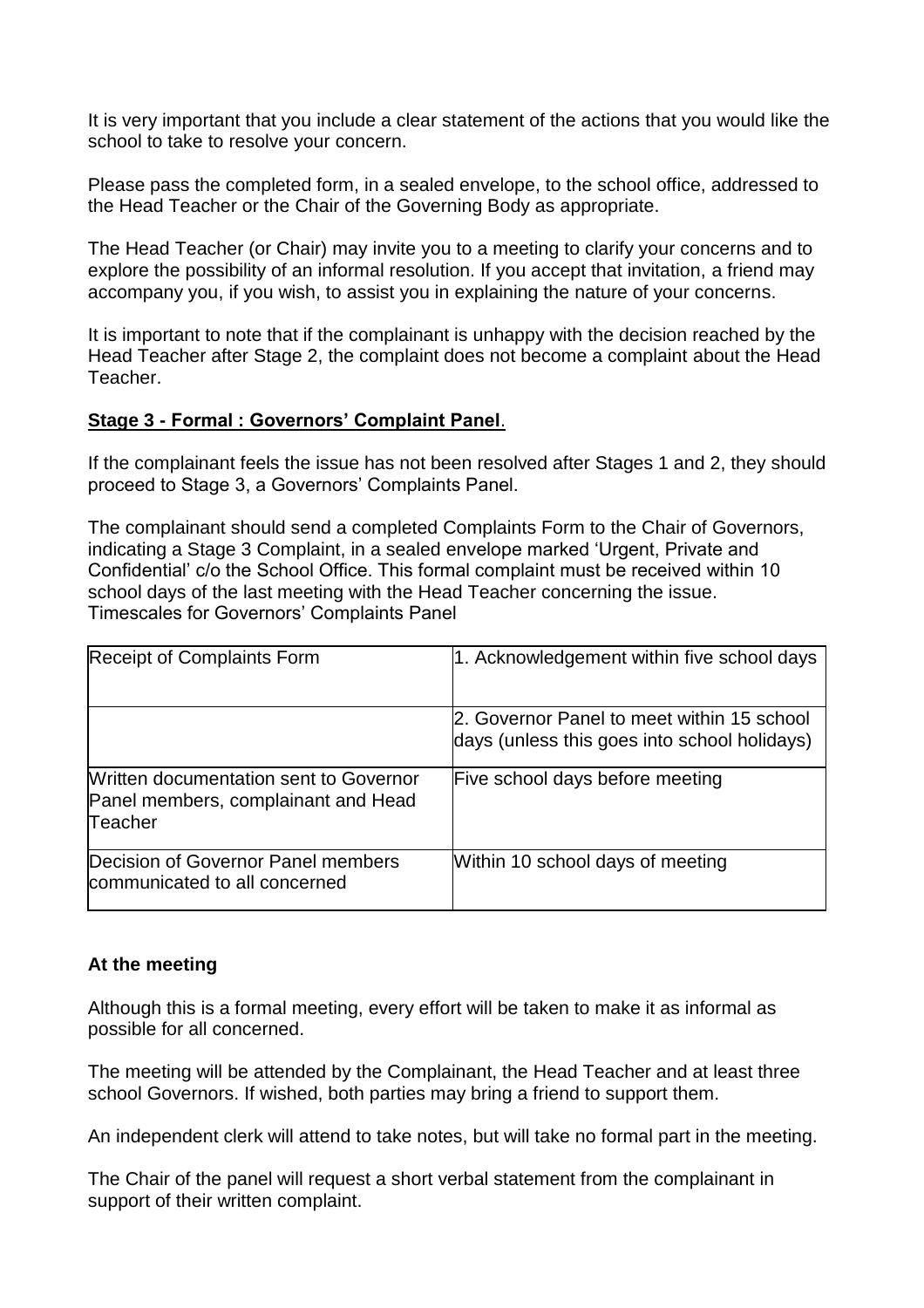## Mulbarton Primary School Complaints Policy and Procedures

The Chair of the panel will then request a short verbal statement from the Head Teacher in response.

Panel members may ask questions of both parties to make sure they fully understand the issues.

The Chair of the panel will make sure that both the complainant and the Head Teacher have had the opportunity to provide all relevant information.

After the meeting, the panel will discuss the issues in private, and with the assistance of the clerk, will produce a written report of findings and recommendations.

## **Unreasonable Complaints**

A complaint may be regarded as unreasonable when the person making the complaint:-

- refuses to articulate their complaint or specify the grounds of a complaint or the outcomes sought by raising the complaint, despite offers of assistance;
- refuses to co-operate with the complaints investigation process while still wishing their complaint to be resolved;
- refuses to accept that certain issues are not within the scope of a complaints procedure;
- insists on the complaint being dealt with in ways which are incompatible with the adopted complaints procedure or with good practice;
- introduces trivial or irrelevant information which the complainant expects to be taken into account and commented on, or raises large numbers of detailed but unimportant questions, and insists they are fully answered, often immediately and to their own timescales;
- makes unjustified complaints about staff who are trying to deal with the issues, and seeks to have them replaced;
- changes the basis of the complaint as the investigation proceeds;
- repeatedly makes the same complaint (despite previous investigations or responses
- concluding that the complaint is groundless or has been addressed);